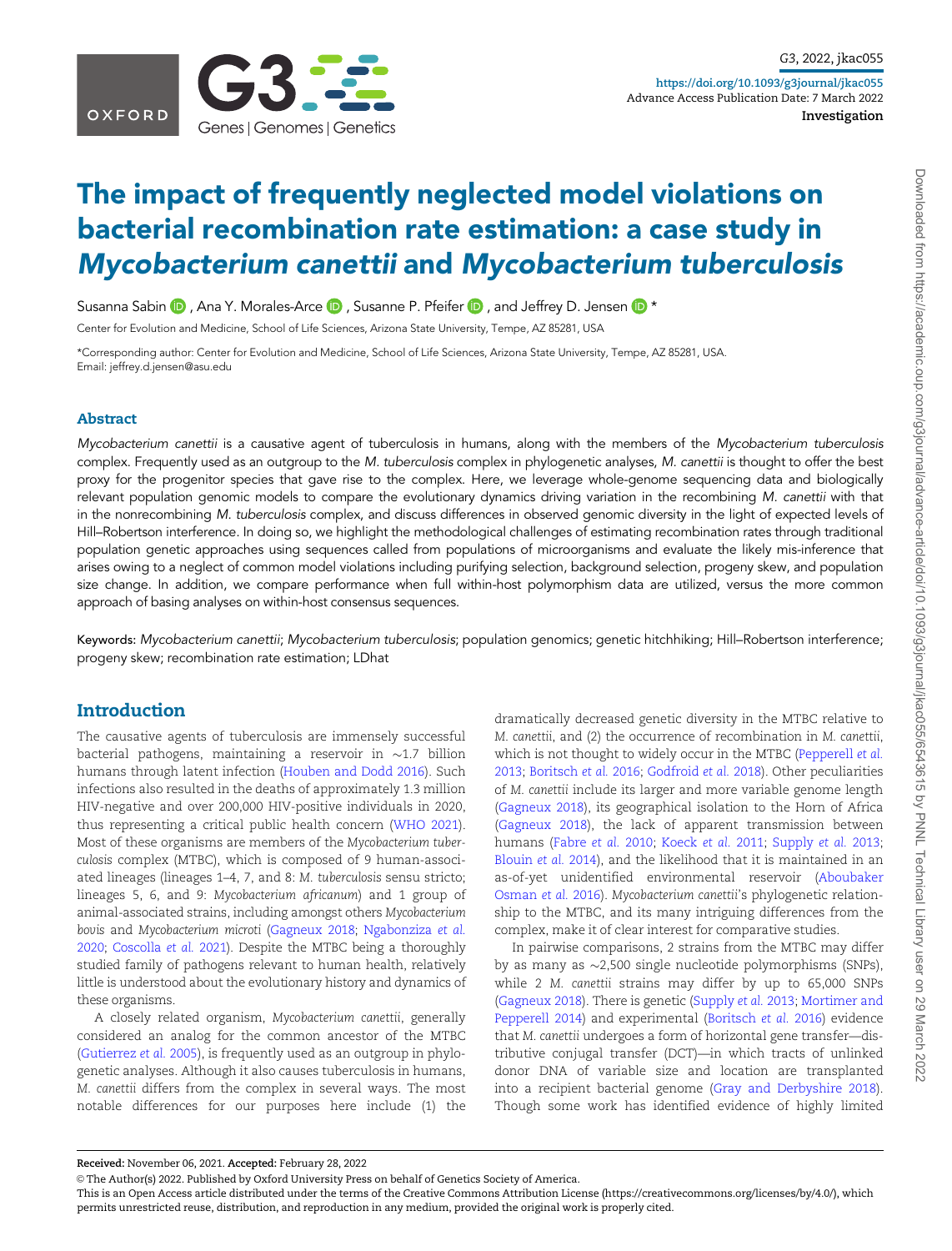recombination in parts of the genome difficult to resolve with short-read sequencing technologies (Liu [et al.](#page-9-0) 2006; [Namouchi](#page-9-0) et al. [2012\)](#page-9-0), the majority of the literature agrees that the MTBC is functionally clonal [\(Pepperell](#page-9-0) et al. 2013; [Chiner-Oms](#page-8-0) et al. 2019). Furthermore, organisms in the MTBC are missing the "mating identity" (mid) genes that appear essential for DCT in M. canettii ([Gray and Derbyshire 2018\)](#page-8-0). In addition, there is no evidence for recombination between contemporary MTBC and M. canettii strains, though evidence has been presented that the common ancestor of the MTBC may have shared an ecological niche and recombined with ancestral M. canettii strains ([Chiner-Oms](#page-8-0) et al. [2019\)](#page-8-0), and recent in vitro experiments found that it is possible for MTBC bacilli to act as DNA donors to M. canettii recipients ([Madacki](#page-9-0) et al. 2021).

Previous studies have investigated aspects of the evolutionary genomics of MTBC compared to other Mycobacteria. This has included the calculation of the ratio of nucleotide substitution rates at nonsynonymous and synonymous sites  $(d_n/d_s)$  as well as a quantification of the site frequency spectra (SFS) from MTBC patient data, revealing an excess of low-frequency variants relative to standard neutral Wright–Fisher expectations, which has been attributed to purifying selection effects [\(Pepperell](#page-9-0) et al. 2010, [2013;](#page-9-0) [Brown](#page-8-0) et al. 2016; [Lieberman](#page-9-0) et al. 2016). More recently, [Morales-Arce](#page-9-0) [et al.](#page-9-0) [\(2020\)](#page-9-0) fit a more comprehensive evolutionary null model to within-host MTBC data (generated by [Trauner](#page-10-0) et al. [2017\)](#page-10-0), demonstrating that, in addition to purifying and background selection [\(Charlesworth](#page-8-0) et al. 1993, [1995](#page-8-0)), progeny-skew (i.e. a large variance and skew in progeny number) and infection bottlenecks also act to shape genomic variation in important ways (see [Irwin](#page-9-0) et al. 2016; [Matuszewski](#page-9-0) et al. 2018; [Sackman](#page-10-0) et al. [2019;](#page-10-0) [Jensen 2021;](#page-9-0) [Morales-Arce](#page-9-0) et al. 2021). Thus, a variety of non-neutral and nonequilibrium processes appear to contribute to the observed level and distribution of genomic variation.

With these null processes now better quantified, it is of interest to evaluate whether the presence/absence of recombination in M. canettii/MTBC may itself (at least in part) explain the striking differences in observed levels of genomic heterogeneity between the two. The evolutionary advantage of recombination in breaking linkage between sites, thereby allowing natural selection to more efficiently maintain beneficial variants and purge deleterious ones by uncoupling them from one another, has been longappreciated ([Fisher 1930;](#page-8-0) [Muller 1932;](#page-9-0) [Hill and Robertson 1966](#page-9-0)). This so-called Hill–Robertson interference amongst sites has important implications, not only for the probabilities of fixation and loss ([Hill and Robertson 1966](#page-9-0); [Maynard Smith and Haigh 1974;](#page-9-0) [Haigh 1978;](#page-9-0) [Charlesworth](#page-8-0) et al. 1993; [Charlesworth 1994](#page-8-0); [Gordo](#page-8-0) [and Charlesworth 2000](#page-8-0); see review of [Charlesworth and Jensen](#page-8-0) [2021\)](#page-8-0) but when combined with genetic drift and mutational pressure may also lead to the "clicking" of Muller's Ratchet (i.e. the periodic and irreversible loss of the fittest class of individuals; [Muller 1964;](#page-9-0) [Felsenstein 1974\)](#page-8-0). This mechanism—the speed of which is modulated by mutation rate, effective population size, and the strength of selection acting upon deleterious mutations may lead to extinction in nonrecombining populations ([Lynch](#page-9-0) et al. [1993](#page-9-0); Bank et al. 2016; [Matuszewski](#page-9-0) et al. 2017; [Jensen 2021\)](#page-9-0).

Background selection is one important realization of this interference, in describing the effects of linkage to deleterious variants ([Charlesworth](#page-8-0) et al. 1993), as is another type of genetic hitchhiking, selective sweeps, in describing the effects of linkage to beneficial variants [\(Maynard Smith and Haigh 1974\)](#page-9-0) [\(Fig. 1](#page-2-0)). The magnitude of the effects of these processes, both in their resulting reductions in genomic variation and local effective population size, will naturally be greater as the rate of recombination is

reduced (i.e. reduced recombination leads to greater genomic linkage). In the absence of recombination, as in MTBC, the elimination of a deleterious variant, as well as the fixation of a beneficial one, is thus expected to have long-range genomic effects. Importantly, while background selection effects will always be more pervasive than selective sweeps owing to the much larger mutational input of deleterious relative to beneficial variants (see reviews of [Eyre-Walker and Keightley 2007;](#page-8-0) [Bank](#page-8-0) et al. 2014 ), this disparity is only expected to be amplified in the absence of recombination owing to the reduced probability of fixation of beneficial variants. If a beneficial mutation does sweep to fixation in this context, it will often carry with it linked deleterious variants, thus increasing the fixation load. In sufficiently small populations that do not recombine, the accumulation of deleterious variants alone can lead to population extinction [\(Lynch and Gabriel](#page-9-0) [1990](#page-9-0); [Lynch](#page-9-0) et al. 1993; [Jensen and Lynch 2020\)](#page-9-0). In addition, it has been demonstrated that with high enough mutation rates, beneficial fixation probabilities can approach zero owing to this deleterious linkage (Pénisson et al. 2017). In these ways, a lack of recombination may limit adaptive potential, and can do so in a compounding way.

This reduced adaptive potential has been well-studied within the context of viruses, Drosophila, and plants. Experimental in vitro studies on the effect of the broad-spectrum, mutagenic drug favipiravir on influenza A virus have empirically demonstrated the potential disastrous effects of accelerated mutation in nonrecombining asexual populations, including a reduction in effective population size, the accumulation of mutational load, population decline, and ultimately extinction (Bank et al. 2016; [Ormond](#page-9-0) et al. 2017). Drosophila populations have also been found to experience a reduced efficacy of selection and capacity for adaptation in genomic regions with low recombination rates [\(Betancourt and Presgraves 2002](#page-8-0); [Haddrill](#page-9-0) et al. 2007), and the genetic degeneration and extinction seen in Y chromosomes have been largely attributed to Hill–Robertson effects following the shut-down of recombination [\(Bachtrog 2013](#page-8-0)). Comparisons of selfing vs out-crossing species have observed similar effects [\(Bustamante](#page-8-0) et al. 2002; [Arunkumar](#page-8-0) et al. 2015). Furthermore, empirical evidence has provided support for the notion that Hill– Robertson effects cannot be entirely avoided, even in genomic regions with high recombination rates ([Charlesworth 2009](#page-8-0)).

For these many reasons, the ability to accurately characterize recombination rates in natural populations—particularly for human pathogens—is crucial. In the case of the MTBC, with complete functional clonality, these described effects would be expected to be particularly severe, but may be largely mitigated in M. canettii. Given these expectations from population genetic theory, we here examine the role of recombination in shaping genomic diversity in M. canettii and the MTBC. In order to do so, we provide some of the first estimates to date of within-host diversity from M. canettii sequencing data, and generate the first statistical estimates of the rate of recombination. Through comparing within-host (i.e. full polymorphism data) and between host (i.e. consensus sequence) diversity in empirical and simulated M. canettii data, we also demonstrate inherent limitations to the widely used consensus sequence approach for microbial populations. In addition, we illustrate the confounding effects of non-Wright– Fisher population dynamics on the estimation of populationlevel statistics. Specifically, we quantify the roles of population size change, progeny skew, and purifying and background selection in biasing recombination rate estimation. While contextualized within the Mycobacterium as an example, these concerns are broadly applicable across many human pathogens.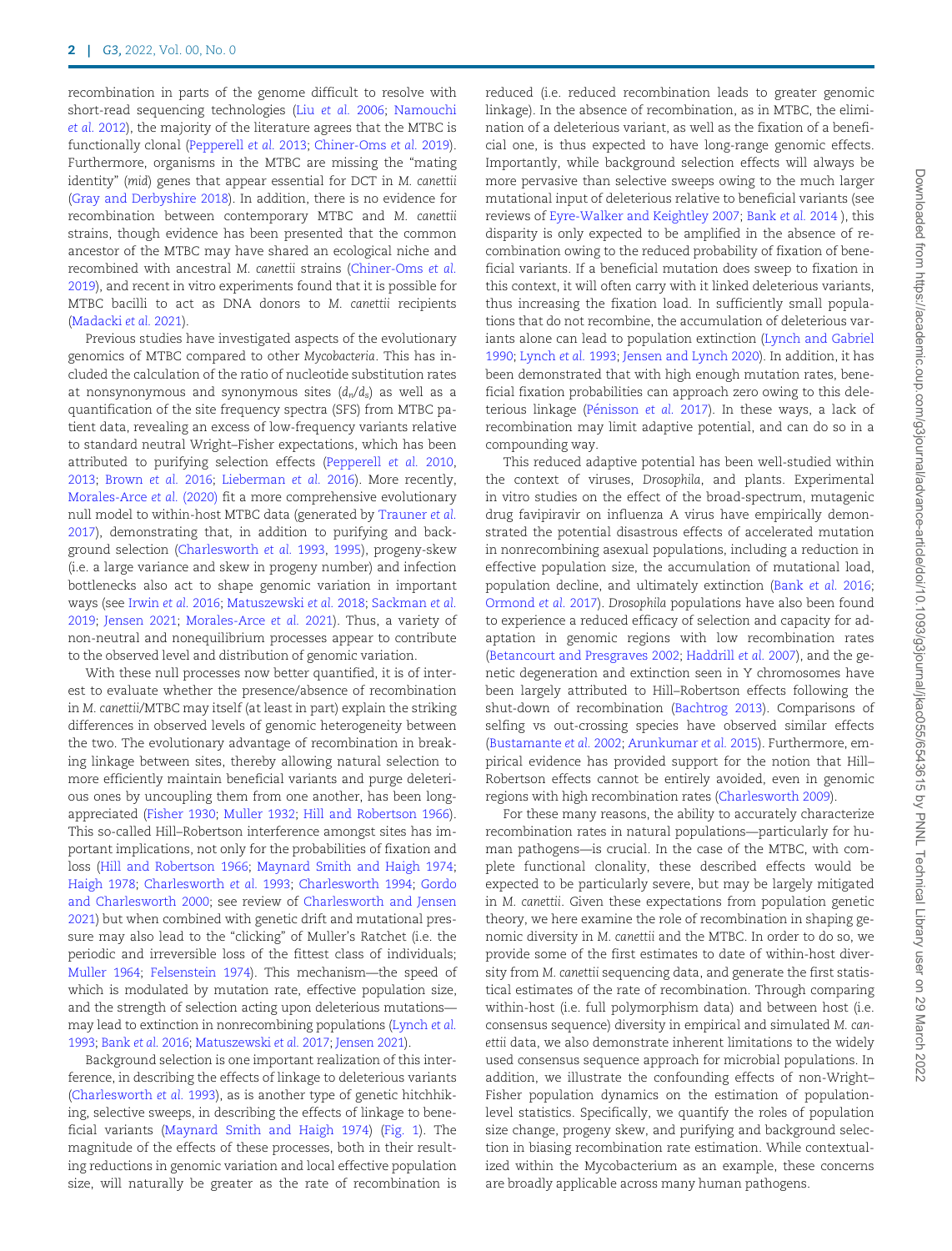<span id="page-2-0"></span>

Fig. 1. Graphical example of Hill-Robertson effects. Hitchhiking effects associated with linkage to a deleterious mutation, known as background selection, may act to reduce variation, as purifying selection acting on the deleterious mutation (shown in red) may result in the elimination of linked variants. Similarly, hitchhiking effects associated with linkage to a beneficial mutation, known as a selective sweep, may also act to reduce variation, as positive selection acting on the beneficial mutation (shown in blue) may result in the fixation of linked variants.

## Materials and methods

### Data collection

Whole-genome sequencing data from patient isolates of M. canettii was downloaded from the NCBI sequencing read archive (SRA). The samples were limited to those attached to publications, such that we were able to readily access contextual information about the collection and sequencing methods. This search, conducted in January 2020, yielded a total of 18 M. canettii isolates from 18 patients from Djibouti, France, and the United States ([Fabre](#page-8-0) et al. [2010](#page-8-0); [Blouin](#page-8-0) et al. 2012, [2014](#page-8-0); Shea [et al.](#page-10-0) 2017). To compare within-host variation between M. canettii and the M. tuberculosis complex (MTBC), a dataset of comparable size was assembled from MTBC sequencing data [\(Comas](#page-8-0) et al. 2013, [2015](#page-8-0); [Orgeur](#page-9-0) et al. [2021](#page-9-0)) spanning the known diversity of the complex ([Supplementary Table 1](academic.oup.com/g3journal/article-lookup/doi/10.1093/g3journal/jkac055#supplementary-data)), barring the recently identified lineages 8 and 9 [\(Ngabonziza](#page-9-0) et al. 2020; [Coscolla](#page-8-0) et al. 2021).

#### Alignment and within-host variant calling

Mycobacterium canettii and MTBC sequencing data was qualitychecked using FastQC v. 0.11.7 ([Andrews 2010\)](#page-7-0) and processed according to a previously reported pipeline for within-host variant calling, based on the methods of [Trauner](#page-10-0) et al. (2017). In short, raw sequencing data was preprocessed using scythe v. 0.994 ([Buffalo 2020](#page-8-0)) and sickle v. 1.33 ([Joshi and Fass 2011\)](#page-9-0) for Bayesian and quality-based adapter trimming. Alignments were performed using BWA aln v. 0.7.17 ([Li and Durbin 2009\)](#page-9-0) using CIPT 140010059 (GCA\_000253375.1) and H37Rv (GCF\_000195955.2) as reference for the M. canettii and MTBC samples, respectively. Next, alignments were sorted, merged, and indexed with SAM tools v. 1.9 (Li et al. [2009](#page-9-0); [Danecek](#page-8-0) et al. 2021) and duplicate reads removed using Picard v. 2.9.2 ([Broad Institute](#page-8-0) [2017](#page-8-0)). In addition, indel realignment and base quality recalibration were performed using the Genome Analysis Toolkit (GATK)

v. 3.7.0 ([Van der Auwera](#page-10-0) et al. 2013; [Van der Auwera and](#page-10-0) [O'Connor 2020](#page-10-0)). For within-host variant calling, variants were called with both LoFreq\* v. 2.1.3.1 (using the "holm" strand bias filter and requiring a coverage between 50 and 3,000 reads at variant sites; [Wilm](#page-10-0) et al. 2012) and VarScan2 v. 2.3.9 (using the mpileup2snp tool and requiring a minimum coverage of 50, a minimum of 4 supporting reads in each direction, a minimum variant frequency of 0.005, and a "—strand-filter" of 1; [Koboldt](#page-9-0) et al. [2012\)](#page-9-0), retaining only sites that were congruent between the 2 tools. The base calls were summarized using SAM tools mpileup, with a minimum mapping quality of 30 and a minimum sequencing quality of 20. As the quality of the read data often deteriorates with increasing read length, SNPs near read ends were excluded using a Kolmogorov–Smirnov test, implemented as in [Trauner](#page-10-0) et al[. \(2017\)](#page-10-0). Moreover, repetitive regions can pose challenges for read alignment and can lead to spurious variant calls ([Pfeifer](#page-9-0) [2017\)](#page-9-0), thus these regions were removed from consideration. To this end, a list of problematic regions was acquired for MTBC (e.g. Bos et al. [2014;](#page-8-0) [Lieberman](#page-9-0) et al. 2016). An equivalent list for M. canettii was assembled for the purpose of this study, containing regions analogous to the M. canettii genome [\(Supplementary](academic.oup.com/g3journal/article-lookup/doi/10.1093/g3journal/jkac055#supplementary-data) [Table 2](academic.oup.com/g3journal/article-lookup/doi/10.1093/g3journal/jkac055#supplementary-data)). Specifically, a .bed file was generated based on annotations from the CIPT 140010059 (GCA\_000253375.1) annotation .gff file containing regions of the PE-PGRS family protein, PE family protein, and PPE family proteins, as well as integrases, transposases, and prophages [\(Supplementary Table 3\)](academic.oup.com/g3journal/article-lookup/doi/10.1093/g3journal/jkac055#supplementary-data), which have been systematically excluded in MTBC studies (e.g. [Comas](#page-8-0) et al. 2010).

#### Alignment and between-host (consensus sequence) variant calling

To replicate variant calling from consensus sequences—as performed in the original studies which published the empirical patient data [\(Fabre](#page-8-0) et al. 2010; [Blouin](#page-8-0) et al. 2014; [Shea](#page-10-0) et al. 2017)— M. canettii data from patient isolates were aligned to the RefSeq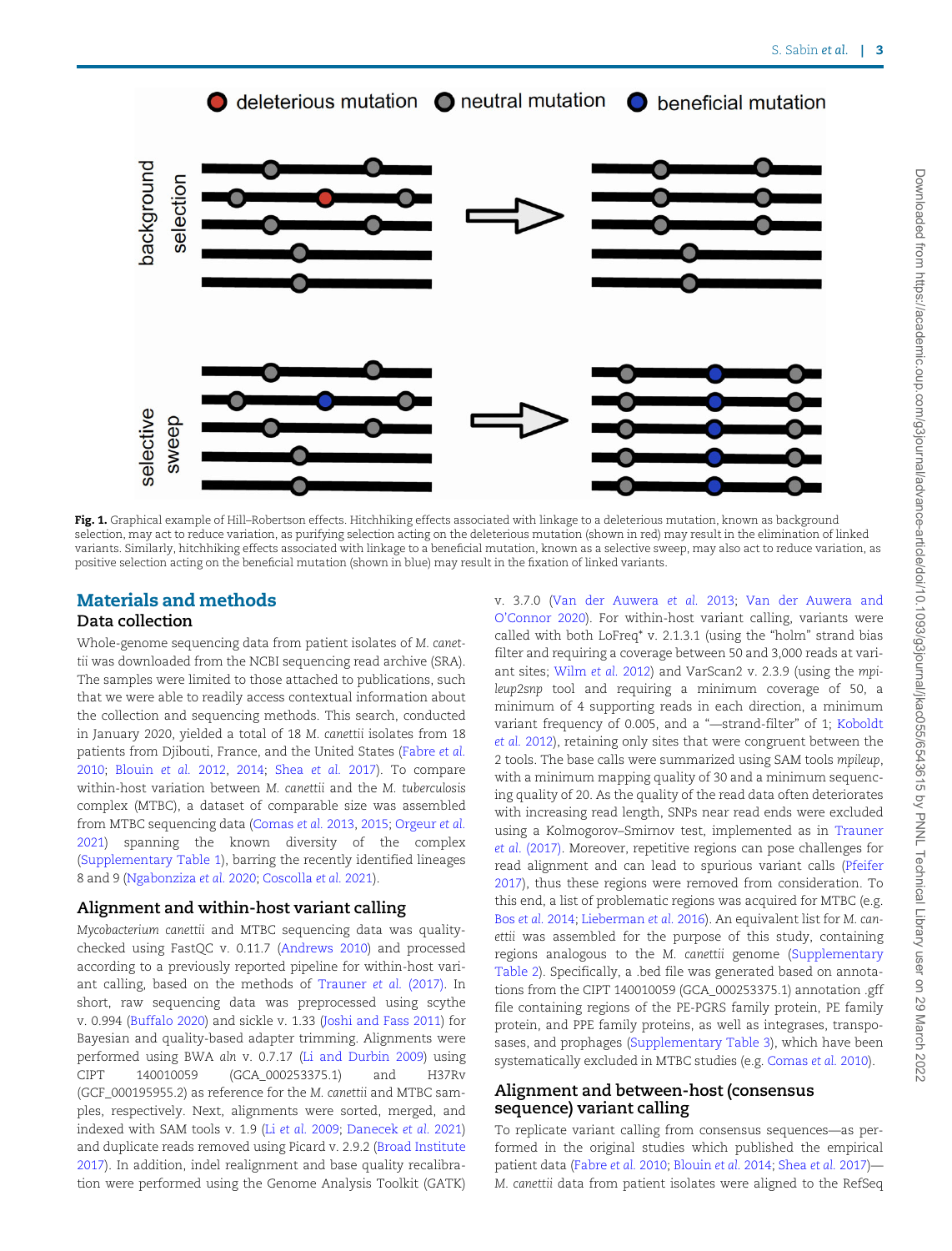representative sequence M. canettii CIPT 140010059 (GCA\_000253375.1) using BWA mem v. 0.7.17 [\(Li and Durbin 2009](#page-9-0)) and sorted using SAM tools v. 1.9 (Li [et al.](#page-9-0) 2009; [Danecek](#page-8-0) et al. [2021\)](#page-8-0). Qualimap v. 2.13 [\(Okonechnikov](#page-9-0) et al. 2016) was used to calculate mapping statistics for each sample and MultiQC v. 1.7 (Ewels [et al.](#page-8-0) 2016) was used to visualize the results ([Supplementary Table 4](academic.oup.com/g3journal/article-lookup/doi/10.1093/g3journal/jkac055#supplementary-data)). To create congruence between the empirical and simulated data (for additional details, see "simulations"), it was necessary to down-sample the empirical data to a standardized depth of coverage across samples (i.e. a standardized number of individual genomes). To avoid a loss of data during the variant calling while retaining as many samples as possible, 25-fold was chosen as the standardized coverage, excluding ERR266117 (18-fold mean coverage) from further analysis. Specifically, the mean coverage of each sample's alignment was down-sampled to 25-fold with SAM tools view v. 1.9 (Li [et al.](#page-9-0) [2009;](#page-9-0) [Danecek](#page-8-0) et al. 2021). Next, FreeBayes v. 1.1.0 ([Garrison and](#page-8-0) [Marth 2012](#page-8-0)) was used for variant calling, using a ploidy (-p) of 2 to allow multiple variants per site. A minimum of 2 supporting observations was required for each variant call to protect against the incorporation of sequencing errors. A minimum mapping quality of 60 was used, and the "—pooled-continuous" setting of FreeBayes was applied to treat samples as representative of bacterial populations rather than monoisolates. Following variant calling, VCFtools "—exclude-bed" v. 0.1.12 [\(Danecek](#page-8-0) et al. 2011) was used to remove indels as well as variants in repetitive elements from the resulting variant calling files (.vcf) using our list of problematic regions (for details, see "Alignment and withinhost variant calling"). BWA and Freebayes parameters were specified to reflect those implemented in the Snippy pipeline [\(https://](https://github.com/tseemann/snippy) [github.com/tseemann/snippy\)](https://github.com/tseemann/snippy), which was found to be a wellperforming SNP calling pipeline for bacterial genomes [\(Bush](#page-8-0) et al. [2020\)](#page-8-0). Consensus calling was performed using the BCFtools v. 1.9 ([Danecek](#page-8-0) et al. 2021) "consensus" command, calling the first allele in the FORMAT/GT field (bcftools consensus -H 1), and grafting variant sites onto the M. canettii representative sequence (see above).

#### Recombination rate estimation

A global per-site recombination rate for M. canettii was estimated using the 17 patient-derived samples described above. Consensus sequences for the M. canettii patient data were concatenated into a single multi-fasta file to which a header was added ("17 4482059 1") designating 17 sequences of length 4,482,059 bp with a ploidy of 1. This multi-fasta was converted using the LDhat v. 2.2 [\(McVean](#page-9-0) et al. 2002) "convert" tool to LDhat-compatible input (.sites and .locs) files which were used in LDhat "pairwise" to calculate the most likely value for the population-scaled recombination rate ( $\rho = 2 N_e r$ , where  $N_e$  is the effective population size and r the recombination rate per site per generation). To speed up computations, the per-site Watterson's  $\theta$  calculated by LDhat was used to generate a likelihood lookup table, with a maximum  $\rho$  of 100 and a grid size of 201.

#### Simulations

Violations of the population genetic model assumptions underlying LDhat can impact recombination rate estimates ([Dapper and](#page-8-0) [Payseur 2018\)](#page-8-0). To test whether M. canettii's specific population dynamics impact our estimates of recombination, 8 models with varying selection intensities and population parameters were simulated using SLiM v. 3 ([Haller and Messer 2019\)](#page-9-0). Models were based on the M. tuberculosis null model developed by [Morales-](#page-9-0)[Arce](#page-9-0) [et al.](#page-9-0) [\(2020\),](#page-9-0) assuming that M. tuberculosis and M. canettii experience a similar course of infection. The models varied by 3 parameters: the distribution of fitness effects (DFEs), occurrence of a population bottleneck, and presence of progeny skew. The Wright–Fisher (Base) compatible model had only 1 class of neutral mutation, in which the selection coefficient (s) was 0, no bottleneck occurred, and progeny skew was absent. The remaining 7 models had at least 1 of the 3 parameters implemented [\(Table 1](#page-4-0)). Models with a non-neutral DFE had 1 class of nearly neutral deleterious mutation ( $s = -0.001$ ) and 1 class of weakly deleterious mutation ( $s = -0.01$ ), as implemented by [Morales-Arce](#page-9-0) et al. [\(2020\).](#page-9-0) In models with progeny skew, the degree of skew,  $\psi$ , was modeled at 0.067, based on a strategy presented by [Sackman](#page-10-0) et al. [\(2019\),](#page-10-0) and subsequently implemented by [Morales-Arce](#page-9-0) et al. [\(2020\).](#page-9-0) This  $\psi$  value was previously found to have the strongest posterior density for M. tuberculosis [\(Morales-Arce](#page-9-0) et al. 2020). Last, models with a bottleneck (Bn) experienced a reduction in census size to 50 at generation 100,001, followed by a period of exponential population recovery spanning 90 generations, representing an infection bottleneck and subsequent growth.

Simulations were implemented as "nucleotide" models in SLiM using a per-site per-generation mutation rate  $(\mu)$  of  $6.0 \times 10^{-8}$  [i.e. the mutation rate inferred by [Morales-Arce](#page-9-0) et al. [\(2020\)](#page-9-0) for the MTBC], corresponding to a rate of  $2.0 \times 10^{-8}$  per possible nucleotide transition per site in a Jukes-Cantor mutation model, and a per-site per-generation recombination rate of 7.2  $\times 10^{-11}$  (in accordance with our estimate; see "Results and Discussion"). Each model had a starting census size (N) of 10,000 individuals and, to reduce computational burden, a genome length of 413, 587 bp (i.e. 10% of the full length of the M. canettii representative genome, minus the repetitive regions we chose to exclude). One hundred replicates were run for each model, using a burn-in of 100,000 generations (i.e. 10N) and a total of 101,000 generations. SLiM v. 3 assumes diploidy in its simulations and models mutations as occurring on a "genome1" and "genome2" for each individual. To enforce haploidy, all mutations occurring on the "genome2" for each individual were excluded, and mutations with frequency 0.5 or greater were treated as fixed mutations rather than variant sites. From each replicate simulation, a subset of 500 individuals was selected from the last simulated generation, and the "genome1" sequence from each individual was included in a multi-fasta file.

To test the performance of LDhat v. 2.2 under different model violations, "pairwise" was run on the simulated data (following the method outlined in "Recombination rate estimation") to estimate the population-scaled recombination rate. Specifically, to replicate both (i) within-host diversity and (ii) between-host (consensus) calling from the bacterial population, datasets of (i) 100 sequences and (ii) 17 sets of 25 sequences from the 500 sequences simulated per model replicate (corresponding to 17 empirical bacterial populations with 25-fold genomic coverage) were randomly selected, respectively [\(Supplementary Fig. 1\)](academic.oup.com/g3journal/article-lookup/doi/10.1093/g3journal/jkac055#supplementary-data), and rudimentary consensus sequences were called based on the most common allele at each site from each set of 25 sequences for the latter. The custom python scripts used in these analyses are available on GitHub (see "Data Archiving").

#### Results and discussion

#### Within-host variation in M. canettii and the M. tuberculosis complex

We utilized whole-genome sequencing data of M. canettii from clinical and public health projects in Djibouti, France, and the United States, containing 18 documented M. canettii isolates with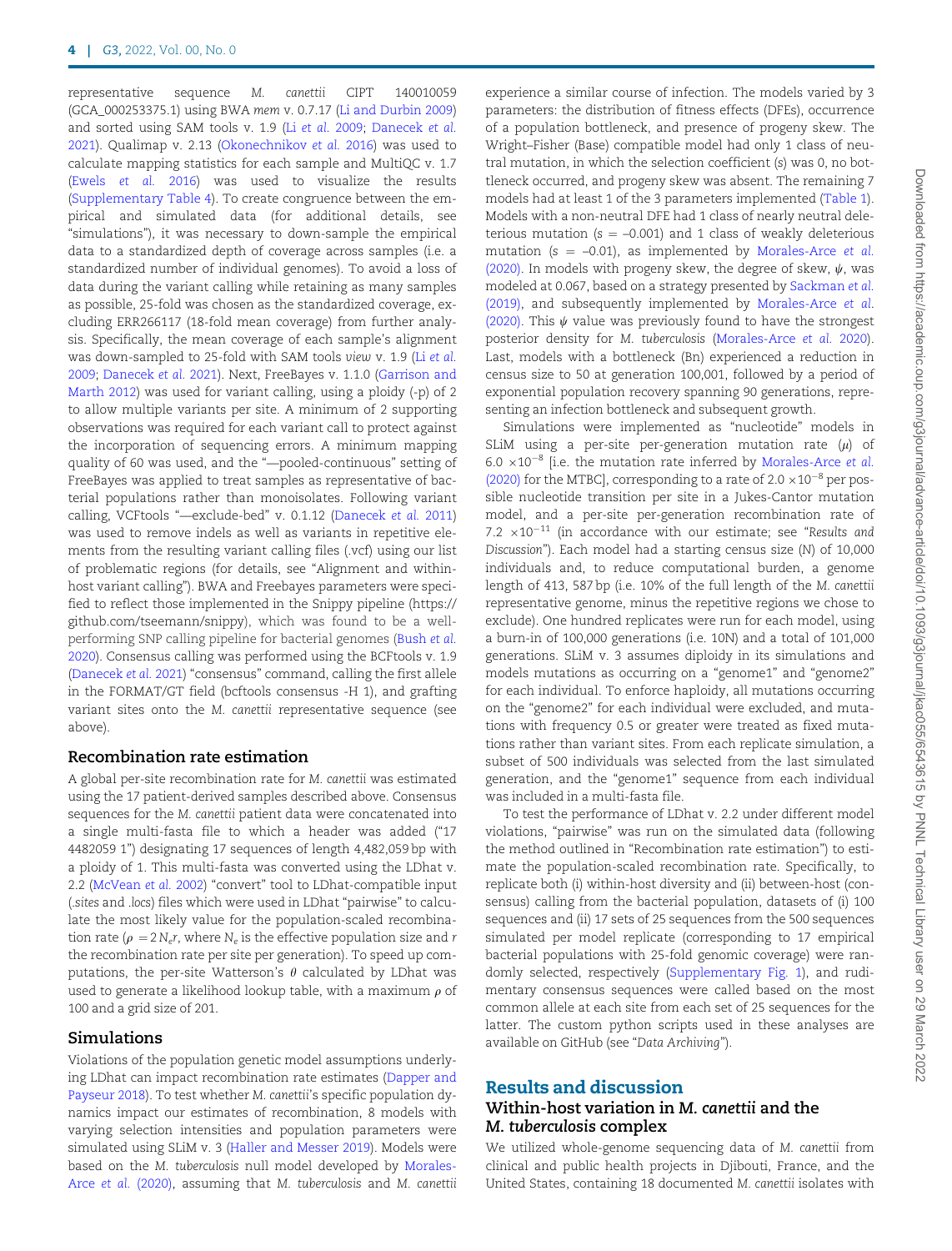#### <span id="page-4-0"></span>Table 1. Summary of simulation models.

|                          | <b>Evaluated parameters</b> |                       |                                       |
|--------------------------|-----------------------------|-----------------------|---------------------------------------|
| Model                    | Bottleneck (Bn)             | Progeny Skew $(\psi)$ | Distribution of fitness effects (DFE) |
| Base                     |                             |                       |                                       |
| $Base + Bn$              |                             |                       |                                       |
| $Base + Bn + DFE$        |                             |                       |                                       |
| Base + Bn + $\psi$       |                             |                       |                                       |
| Base + Bn + $\psi$ + DFE |                             |                       |                                       |
| $Base + DFE$             |                             |                       |                                       |
| Base + $\psi$            |                             |                       |                                       |
| Base + $\psi$ + DFE      |                             |                       |                                       |

"Base" represents the standard Wright–Fisher (WF) model, "Bn" a bottleneck, "DFE" the presence of non-neutral mutations, and "W" a non-Wright–Fisher progeny skew (for simulation details, see Materials and Methods).



Fig. 2. Comparison of within-host variation between M. canettii and MTBC. Mycobacterium canettii has both a greatly elevated mean and variance in genome-wide segregating sites relative to the MTBC.

isolation dates spanning from 1983 up to 2016 ([Fabre](#page-8-0) et al. 2010; [Blouin](#page-8-0) et al. 2014; [Shea](#page-10-0) et al. 2017). In addition, we assembled a comparable dataset for the M. tuberculosis complex from published MTBC sequencing data ([Comas](#page-8-0) et al. 2013, [2015;](#page-8-0) [Orgeur](#page-9-0) et al. [2021\)](#page-9-0), with isolates representing the majority of the known lineages. Segregating sites within each isolate were identified through a pipeline modified after [Trauner](#page-10-0) et al. (2017), which applies 2 low-frequency variant callers to the sequencing data, followed by stringent variant filtering (see "Materials and Methods" for details). Compared to the MTBC dataset, the M. canettii dataset contains many more segregating sites within isolates (MTBC median: 810, mean: 845; M. canettii median: 5,799, mean: 6,724) as well as a much wider variance across isolates (MTBC range: 19– 1,607; M. canettii range: 0–23,030) (Fig. 2).

This result provides an additional dimension to the distinctions between M. canettii and the MTBC, in that the difference in diversity between the two extends beyond pairwise differences between consensus sequences from different isolates as previously reported, and into the within-host populations themselves. Thus, while there are contextual differences between the two types of bacteria, and while there may be differences in virulence and/or infection behavior, there is also a fundamental biological difference in the evolutionary dynamics governing these two organisms. Given our current understanding of their biology, it is likely that recombination is a dominant mechanism enhancing the within-host variation, and therefore overall population diversity, of M. canettii in comparison to the MTBC. The consequence of this for the MTBC—reduced efficacy of selection, reduced effective population size, and genomic degeneration—can be studied through the lens of Hill–Robertson interference.

The benefit to the MTBC as a group of obligate pathogens is the consistent retention of fundamental virulence traits (e.g. phoR gene as proposed by [Chiner-Oms](#page-8-0) et al. 2019). This itself was likely at the cost of becoming an obligate pathogen therefore unable to survive independent of a host cell. Limited recombination potential, specifically the potential to accept donor DNA, likely enforced a program of genomic reduction (as seen in, for example, nonrecombining sex chromosome evolution; [Bachtrog 2013](#page-8-0)). This is illustrated by the reduced and less variable pan-genome size in the MTBC as compared to M. canettii, and the obligate pathogenicity of the MTBC is in contrast to the seeming environmentally opportunistic pathogenicity of M. canettii [\(Aboubaker](#page-7-0) [Osman](#page-7-0) et al. 2016).

#### Recombination rate estimation in M. canettii

As the presence of recombination in M. canettii populations and lack thereof in MTBC populations may be a crucial factor in understanding the observed differences in within- and betweenhost diversity between the 2 bacterial groups, we used LDhat ([McVean](#page-9-0) et al. 2002) to estimate the population-scaled recombination rate ( $\rho = 2 N_e r$ , where N<sub>e</sub> is the effective population size and r the recombination rate per-site per-generation) in M. canettii. As LDhat requires an input of discrete genetic sequences, a consensus sequence was called for each M. canettii isolate. To facilitate standardized variant sampling across the empirical and simulated data, we subsampled patient sequences to a uniform mean coverage of 25-fold, representing approximately 25 individual genomes within an M. canettii population [\(Supplementary](academic.oup.com/g3journal/article-lookup/doi/10.1093/g3journal/jkac055#supplementary-data) [Fig. 1\)](academic.oup.com/g3journal/article-lookup/doi/10.1093/g3journal/jkac055#supplementary-data). This level of coverage was intended to strike a balance between including as much of the empirical dataset as possible, while maintaining sufficient coverage to confidently call variants. There were a total of 43,332 sites segregating amongst the consensus sequences, which were used to estimate a most likely value of  $\rho$  at 15 ([Fig. 3\)](#page-5-0). Assuming M. canettii and the MTBC have identical per-site per- generation mutation rates  $(\mu)$ , where,

 $\theta = 2N_e \mu L$ ,

we can calculate r based on the equivalency of  $\rho/\theta$  and  $r/\mu$ . Using  $\mu = 6.0 \times 10^{-8}$  as estimated by [Morales-Arce](#page-9-0) *et al.* [\(2020\)](#page-9-0), this calculation yielded an estimate of  $r = 7.2 \times 10^{-11}$  for M. canettii.

#### Fitness effects and population dynamics influence recombination rate inference

[Morales-Arce](#page-9-0) et al. [\(2020\)](#page-9-0) recently presented an evolutionary null model for MTBC which included a population bottleneck associated with infection as well as reproductive progeny skew. As a causative agent of tuberculosis along with the MTBC, it is likely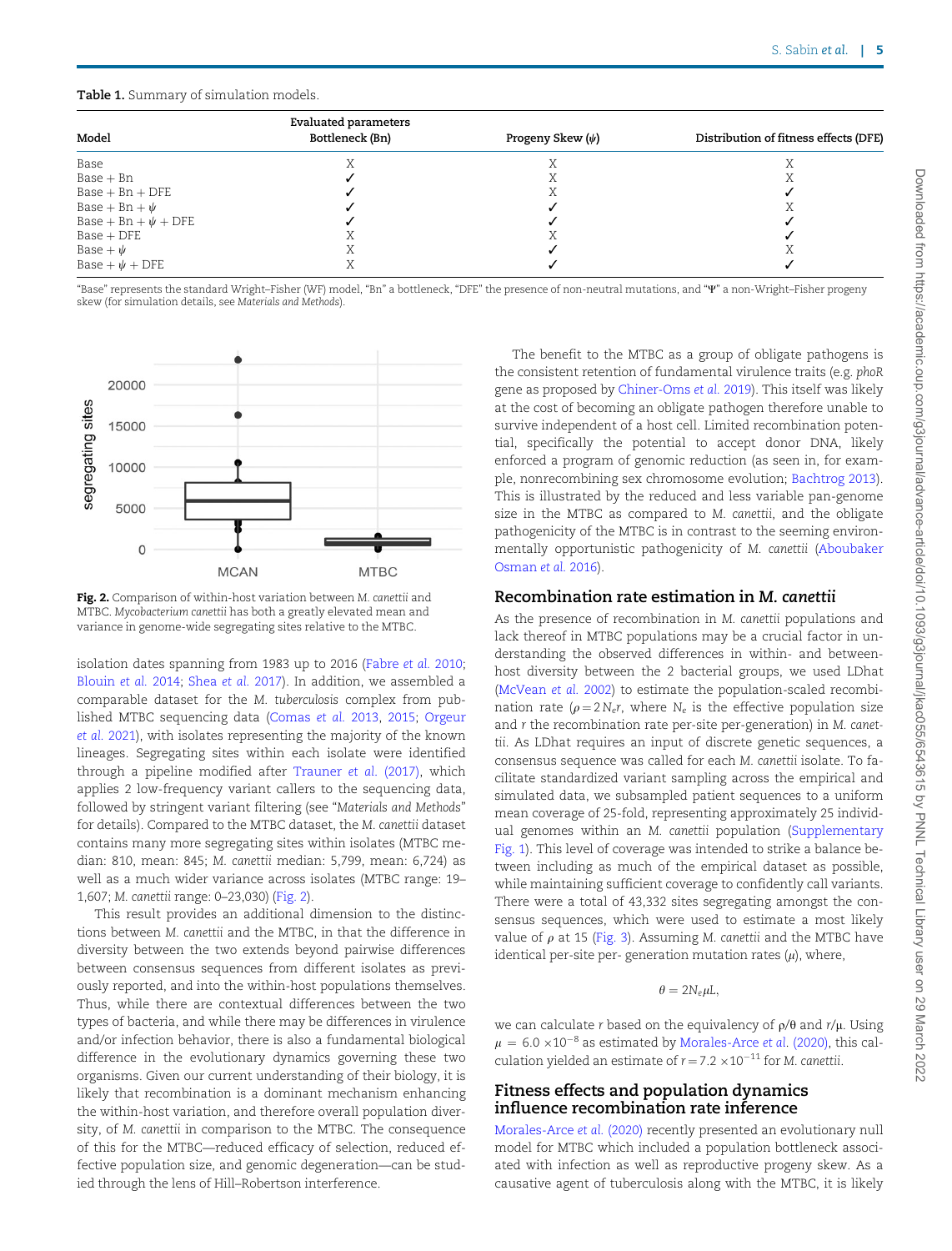<span id="page-5-0"></span>

Fig. 3. Distribution of likelihoods across different values of  $\rho$  for empirical M. canettii. Distribution of likelihood for different population-scaled recombination rates,  $\rho$ , ranging from 0 to 100 obtained using LDhat (see Materials and Methods for details). The blue line indicates the maximum likelihood at  $\rho = 15$ .

that M. canettii violates Wright–Fisher life history assumptions in a similar manner. To test the impact of potential model violations on our recombination rate estimates, we designed 8 different models in SLiM ([Haller and Messer 2019](#page-9-0)) with varying levels of fitness effects, occurrence of population bottlenecks, and presence of progeny skew [\(Table 1\)](#page-4-0). For all models, the true simulated recombination and mutation parameters were  $r = 7.2 \times 10^{-11}$  and  $\mu$  = 6 0.0  $\times$  10<sup>-8</sup> per-site per-generation. The Wright–Fisher "Base" model represents a model with 1 class of neutral mutation and no bottleneck or progeny skew. Successive models consisted of the "Base" model with the addition of mildly deleterious mutations, a bottleneck, and progeny skew, individually or in combination. From the resulting simulated populations, we modeled the population variant sampling that took place during the generation of the M. canettii consensus sequences for the initial recombination rate estimate by taking 17 subsamples of 25 individual genomes from each simulated population ([Supplementary Fig. 1](academic.oup.com/g3journal/article-lookup/doi/10.1093/g3journal/jkac055#supplementary-data)). From these subpopulations, we performed rudimentary consensus calling, and performed LDhat analyses in parallel with the full populations. The  $\rho$  estimates for the "Base" model and "Base" þ bottleneck" (Bn) model [\(Table 1\)](#page-4-0), led to the closest estimates of r, but the inference for most models deviated strongly from the true r (7.2  $\times$ 10<sup>-11</sup> per-site per-generation) ([Fig. 4a\)](#page-6-0). These deviations were greatly exacerbated when the simulated populations were represented by consensus sequences [\(Fig. 4a](#page-6-0)). Upon considering the expected relationship between  $\rho$  and  $\theta$ , it appears that the reduction of diversity in non-Wright–Fisher models is compensated for by a higher  $\rho$  estimate, rather than a reduced N<sub>e</sub>, which in turn serves to inflate inferred values for r [\(Fig. 4b](#page-6-0)).

LDhat was chosen to illustrate the effects of these various model violations, as it is one of the most widely used recombination rate estimators in the field. While other approaches have recently been proposed within the context of studying bacterial populations, they importantly rely on the same underlying assumptions, and thus the results and biases discussed here will likely be commonly observed across approaches. For example, [Garud](#page-8-0) et al. (2019) based their recombination rate estimation on the observed decay of LD in their study of bacteria sampled from the gut microbiome. However, progeny skew is similarly neglected in their model (despite likely being of great relevance in

their studied organisms). Because skewed progeny distributions are known to greatly impact observed LD [\(Eldon and Wakeley](#page-8-0) [2008](#page-8-0))—in some cases generating very strong LD despite frequent recombination, while in other cases weak LD despite infrequent recombination—this parameter will be a critical consideration and component for any LD-based recombination rate estimator. Relatedly, the approach of [Sakoparnig](#page-10-0) et al. 2021 similarly neglects such skews via their use of the Kingman coalescent which assumes a small mean and variance of progeny number. Furthermore, their approach assumes that all mutations are selectively neutral (and unlinked to selected sites)—an assumption that will be strongly violated in coding-dense genomes such as those of many bacteria. For these reasons, as with LDhat, the simulation analyses presented here studying the effects of these model violations will be of importance across methodologies.

#### Consensus calling from microbial populations obfuscates true diversity and biases inference of recombination rate

For many microbial isolates in clinical and environmental contexts, it is common practice to call a consensus sequence from an isolate, and many analytical tools assume a monoclonal isolate. To better understand the degree to which consensus sequences may represent their source populations, we explored the segregating sites found within the datasets that contribute to each level of consensus sequence building. We used a model with a population bottleneck, progeny skew, and presence of non-neutral mutations (Base + Bn +  $\psi$  + DFE) as a representative simulation model, as it is the most realistic model for M. canettii, and extracted 10 replicates. The diversity represented by the full population sampled from each replicate  $(n = 500)$  was dramatically reduced when subsampled to a set of 17 subpopulations of 25 individuals each, corresponding to a collection of 17 isolates with genomic data with 25X coverage [\(Fig. 5;](#page-6-0) [Supplementary Fig. 1](academic.oup.com/g3journal/article-lookup/doi/10.1093/g3journal/jkac055#supplementary-data)). Moreover, the calling of consensus sequences from isolates greatly reduces observed diversity [\(Fig. 5\)](#page-6-0)—an ascertainment that can greatly bias subsequent population genomics analyses as shown in [Fig. 4](#page-6-0) with regards to recombination rate estimation, and as previously demonstrated with regards to the inference of selection as well [\(Renzette](#page-9-0) et al. 2017).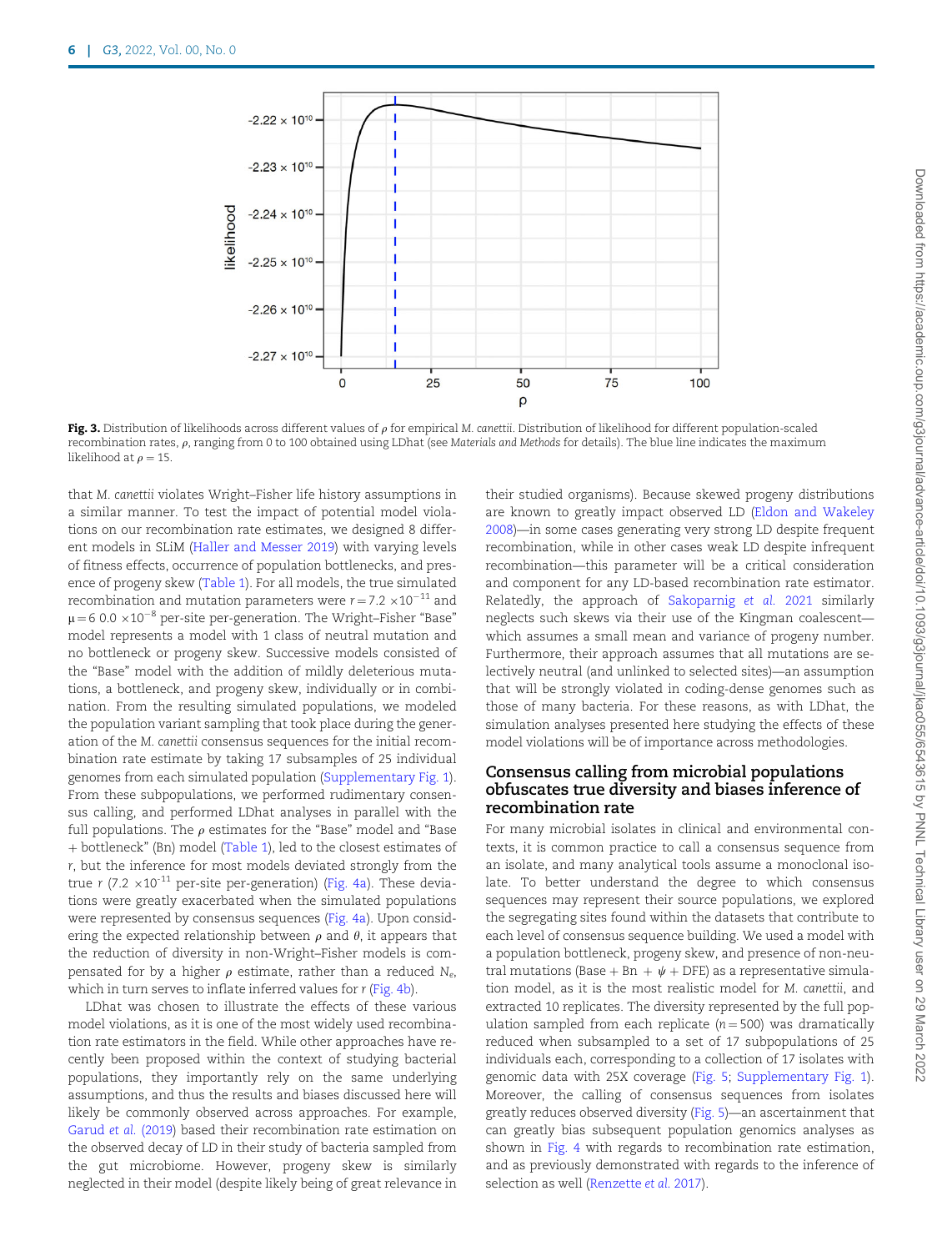<span id="page-6-0"></span>

Fig. 4. Performance of LDhat under a variety of model violations. a) the per-site recombination rate (r) inferred from  $\rho$  estimated by LDhat deviates strongly from the true value of  $r = 7.2 \times 10^{-11}$  (see solid black horizontal line) in most models. Indeed, the correct estimate is obtained only when using full population data (rather than consensus data) under either the standard Wright–Fisher (Base) model or a neutral bottleneck model (Base + Bn). Each point corresponds to a simulated replicate, with replicates binned according to their model along the x-axis. The point color corresponds to the ratio between the LDhat-inferred r and the true r (log-scaled to improve visualization). b) Similar to panel a, the relationship between  $\rho$  and  $\theta$  deviates from the slope of r/ $\mu$  (solid black line) for many of the simulated model violations (colors represent different models). Both the standard Wright–Fisher (Base) and the neutral bottleneck (Base  $+$  Bn) models largely conform to expectation when the full population data are used. However, the use of consensus sequences as well as the presence of either natural selection and/or progeny skew, can cause extreme deviations from the true value.



Fig. 5. Segregating sites in consensus sequences and source populations, from simulated replicates. The number of segregating sites observed within each consensus, full population, and subpopulation dataset—for 10 simulation replicates of the 'Base' model with the addition of a bottleneck, progeny skew, and presence of non-neutral mutations (Base + Bn +  $\Psi$  + DFE). The full populations are represented by 500 genomes, the subpopulations are represented by 17 subpopulations consisting of 25 individual genomes each, and the consensus sequences are called for each subpopulation from the 25 constituent individual genomes. The points are binned by simulation replicates.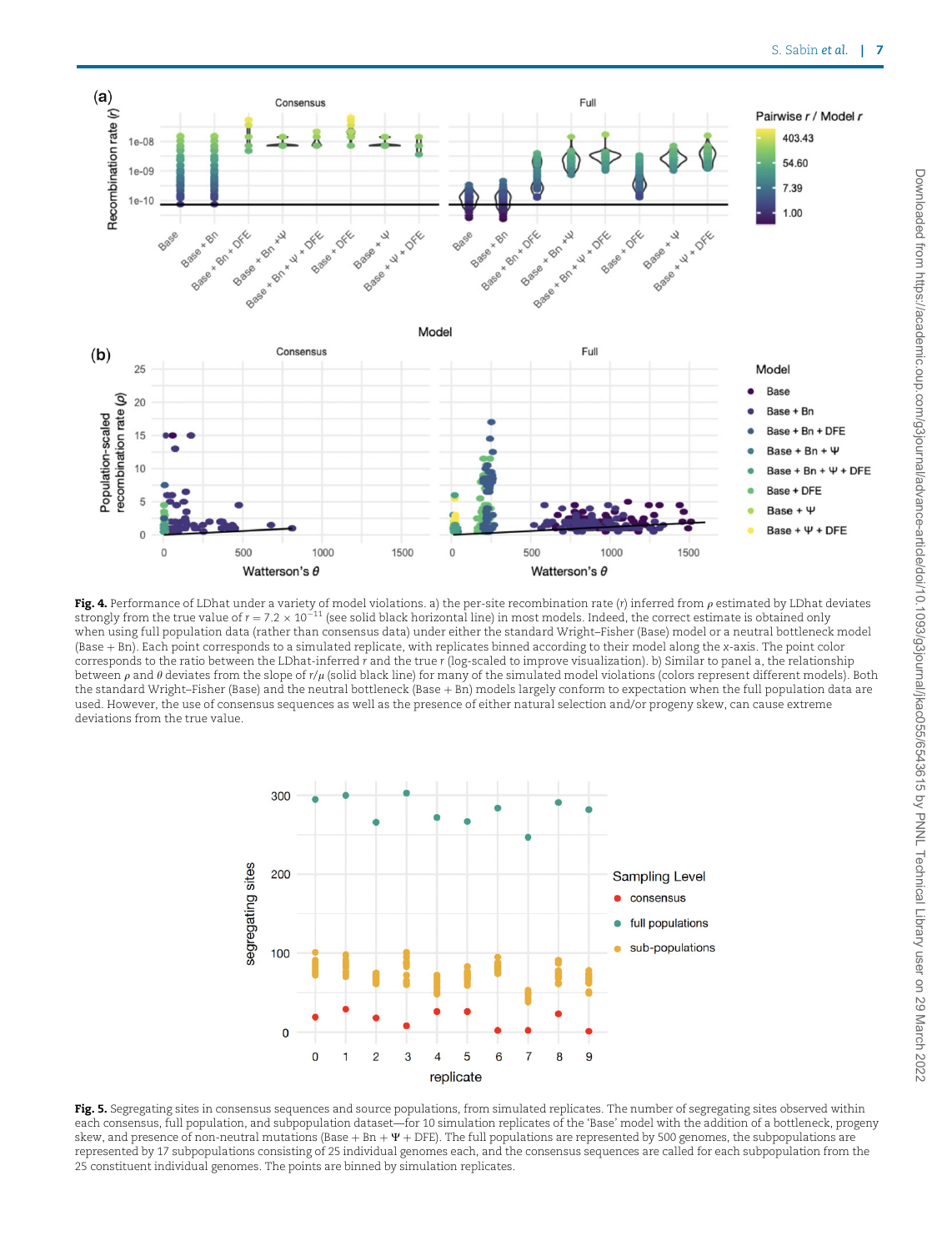## <span id="page-7-0"></span>**Conclusions**

As the closest relative to the MTBC and a tuberculosis-causing bacterium, M. canettii is an intriguing outgroup for better understanding the evolutionary history of the MTBC and the emergence of tuberculosis as a global human disease. However, many of the ecological and biological characteristics underlying M. canettii remain poorly explored. Here, we examined the difference in diversity between M. canettii and MTBC species through the lens of recombination, linkage, and Hill–Robertson effects, and we explored methodological barriers that currently prevent a deeper understanding of these relationships.

Though we inferred a relatively low per-site per-generation recombination rate of 7.2  $\times$  10<sup>-11</sup> for M. canettii, our simulationbased power analyses considering possible violations to a Wright–Fisher model, as well as the nature of the empirical consensus-sequence-based data, suggest that this is likely an overestimate. The inference biases described here highlight the general importance of directly modeling consensus sequence construction prior to inference and power analyses. Specifically, by modeling the reduction in variation and change in frequency spectrum expectations as presented here ([Figs. 4](#page-6-0) and [5\)](#page-6-0), one may quantify the extent to which subsequent analyses may be impacted when based upon consensus sequences, and hence how to better interpret results. Moreover, our analyses demonstrate that the consensus calling approach frequently applied in studies of complex microbial populations is far from ideal for estimating population genetic statistics and thus for inferring evolutionary parameters, and can greatly reduce the true diversity of a population by more than an order of magnitude. Although reconstructing individual genomes or haplotypes is challenging with most short-read sequencing technologies, highly accurate singlemolecule long-read sequencing techniques (such as PacBio's SMRT sequencing) offer a powerful alternative to characterize the diversity of microbial populations.

It is important to note that the empirical data analyzed was sparse in the case of M. canettii, and that the available data was not generated with population genomic analysis in mind for either the M. canettii or MTBC datasets. As such, the clinical isolates may not be representative of the full distribution of diversity to be found in M. canettii, especially given that we have no environmental or "source" isolates. In addition, the represented isolates were cultured prior to whole-genome sequencing, thus imposing an additional bottleneck and limiting the discoverable diversity within the populations studied. It follows that, while the recombination rate estimated here for M. canettii is likely overestimated given the data, it is also seemingly the case that the full diversity of M. canettii populations is currently underestimated in the literature. Also, the simulations performed here accept a proposed MTBC null model ([Morales-Arce](#page-9-0) et al. 2020) as an analog for M. canettii. If the MTBC model is indeed comparable to that of M. canettii, M. canettii's ability to accept donated chromosomal DNA ([Madacki](#page-9-0) et al. 2021) is the most likely cause of its increased interand intra-isolated diversity compared to the MTBC. However, if the course and mode of infection differs in M. canettii, there may be other factors to consider. With these limitations in mind, to gain a more realistic sense of full M. canettii diversity, it is essential to identify the source of new infections and conduct in vitro experiments and additional genomic investigations of M. canettii infections to further interrogate the life history, infection course, and recombination frequency. Furthermore, it will be important to follow recommended population genomic practices that have been suggested for MTBC populations, in order to study within-host M. canettii diversity. These would include timesampling of M. canettii populations from patients with active infections, deep whole-genome sequencing with the goal of identifying low-frequency variants, and the construction of a realistic evolutionary null model specifically for M. canettii [\(Morales-Arce](#page-9-0) et al. [2021](#page-9-0)).

Finally, in addition to other recent work studying the significant biases in recombination rate estimation that may arise from neglected nonequilibrium demographic histories ([Dapper and](#page-8-0) [Payseur 2018\)](#page-8-0), our results emphasize the important and frequently neglected contributions of progeny skew as well as purifying and background selection. Future method development incorporating these various evolutionary processes would thus be of great use to the field, particularly for the study of human pathogens which are often characterized by extreme infection dynamics, a large progeny variance, and genomes that are strongly functionally constrained. Given the large number of parameters concerned, approximate Bayesian approaches are appearing the most promising for such future method development (e.g. [Johri](#page-9-0) et al. 2020, [2022\)](#page-9-0).

## Data availability

Custom scripts are available at [https://github.com/sjsabin/](https://github.com/sjsabin/mcan_popgen) [mcan\\_popgen](https://github.com/sjsabin/mcan_popgen). The raw sequencing data are available via NCBI's Sequencing Read Archive (see [Supplementary Table 1\)](academic.oup.com/g3journal/article-lookup/doi/10.1093/g3journal/jkac055#supplementary-data).

[Supplemental material](academic.oup.com/g3journal/article-lookup/doi/10.1093/g3journal/jkac055#supplementary-data) is available at G3 online.

## Acknowledgments

Computation was performed using the Agave research computing infrastructure at Arizona State University, and the Open Science Grid which is supported by the National Science Foundation and the U.S. Department of Energy's Office of Science.

## Funding

Funding for this project was provided by the Center for Evolution and Medicine at Arizona State University, and National Institutes of Health grants R01GM135899 and R35GM139383 to JDJ. SPP is supported by a US National Science Foundation CAREER grant (DEB-2045343).

## Author contributions

SJS and JDJ conceived of the study. SJS, AYM-A, and SPP performed analysis. SJS and JDJ composed the manuscript with input from AYM-A and SPP.

## Conflicts of interest

None declared.

# Literature cited

- Aboubaker Osman D, Bouzid F, Canaan S, Drancourt M. Smooth tubercle bacilli: neglected opportunistic tropical pathogens. Front Public Health. 2016;3:283.
- Andrews S. FastQC: a quality control tool for high throughput sequence data. 2010; [https://www.bioinformatics.babraham.ac.uk/](https://www.bioinformatics.babraham.ac.uk/projects/fastqc/) [projects/fastqc/](https://www.bioinformatics.babraham.ac.uk/projects/fastqc/)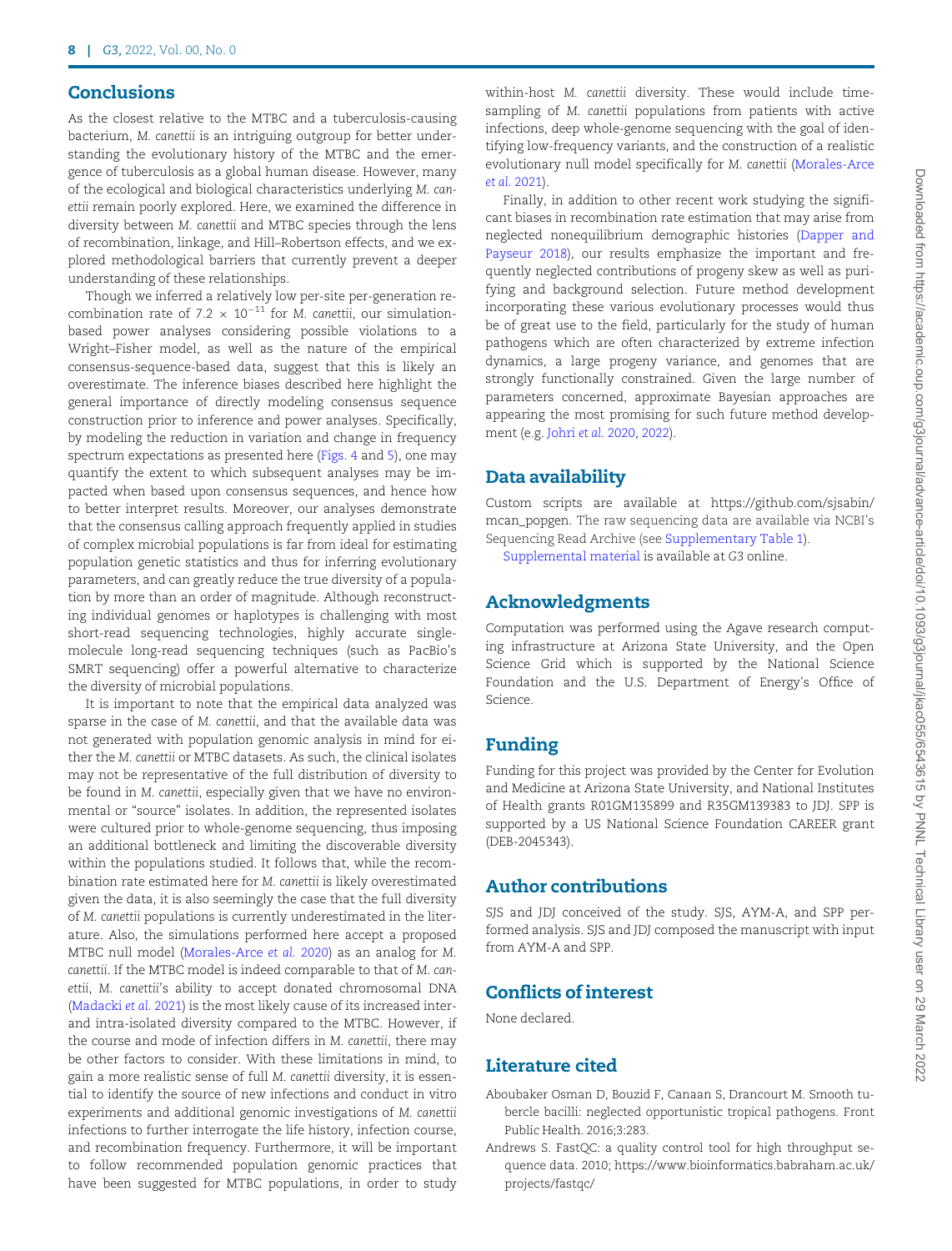- <span id="page-8-0"></span>Arunkumar R, Ness RW, Wright SI, Barrett SCH. The evolution of selfing is accompanied by reduced efficacy of selection and purging of deleterious mutations. Genetics. 2015;199(3):817–829.
- Bachtrog D. Y chromosome evolution: emerging insights into processes of Y chromosome degeneration. Nat Rev Genet. 2013;14(2): 113–124.
- Bank C, Foll M, Ferrer-Admetlla A, Ewing G, Jensen JD. Thinking too positive? Revisiting current methods in population genetic selection inference. Trends Genet. 2014;30:540–546.
- Bank C, Renzette N, Liu P, Matuszewski S, Shim H, Foll M, Bolon DNA, Zeldovich KB, Kowalik TF, Finberg RW, et al. An experimental evaluation of drug-induced mutational meltdown as an antiviral treatment strategy: population genetics of viral treatment strategies. Evolution. 2016;70(11):2470–2484.
- Betancourt AJ, Presgraves DC. Linkage limits the power of natural selection in Drosophila. Proc Natl Acad Sci USA. 2002;99(21):13616–13620.
- Blouin Y, Cazajous G, Dehan C, Soler C, Vong R, Hassan MO, Hauck Y, Boulais C, Andriamanantena D, Martinaud C, et al. Progenitor "Mycobacterium canettii" clone responsible for lymph node tuberculosis epidemic, Djibouti. Emerg Infect Dis. 2014;20(1):21–28.
- Blouin Y, Hauck Y, Soler C, Fabre M, Vong R, Dehan C, Cazajous G, Massoure P-L, Kraemer P, Jenkins A, et al. Significance of the identification in the Horn of Africa of an exceptionally deep branching Mycobacterium tuberculosis clade. PLos One. 2012;7(12):e52841.
- Boritsch EC, Khanna V, Pawlik A, Honoré N, Navas VH, Ma L, Bouchier C, Seemann T, Supply P, Stinear TP, et al. Key experimental evidence of chromosomal DNA transfer among selected tuberculosis-causing mycobacteria. Proc Natl Acad Sci USA. 2016;113(3):9876–9881.
- Bos KI, Harkins KM, Herbig A, Coscolla M, Weber N, Comas I, Forrest SA, Bryant JM, Harris SR, Schuenemann VJ, et al. Pre-Columbian mycobacterial genomes reveal seals as a source of New World human tuberculosis. Nature. 2014;514(7523):494–497.
- Broad Institute. Picard Toolkit. 2017. [https://broadinstitute.github.](https://broadinstitute.github.io/picard/) [io/picard/](https://broadinstitute.github.io/picard/)
- Brown TS, Narechania A, Walker JR, Planet PJ, Bifani PJ, Kolokotronis S-O, Kreiswirth BN, Mathema B. Genomic epidemiology of lineage 4 Mycobacterium tuberculosis subpopulations in New York City and New Jersey, 1999–20. BMC Genomics. 2016;17(1):947.
- Buffalo V. Scythe—a Bayesian adapter trimmer. 2020. [https://github.](https://github.com/vsbuffalo/scythe ) [com/vsbuffalo/scythe](https://github.com/vsbuffalo/scythe )
- Bush SJ, Foster D, Eyre DW, Clark EL, De Maio N, Shaw LP, Stoesser N, Peto TEA, Crook DW, Walker AS, et al. Genomic diversity affects the accuracy of bacterial single-nucleotide polymorphism-calling pipelines. GigaScience. 2020;9(2):1–21.
- Bustamante CD, Nielsen R, Sawyer SA, Olsen KM, Purugganan MD, Hartl DL. The cost of inbreeding in Arabidopsis. Nature. 2002; 416(6880):531–534.
- Charlesworth B. The effect of background selection against deleterious mutations on weakly selected, linked variants. Genet Res. 1994;63(3):213–227.
- Charlesworth B. Effective population size and patterns of molecular evolution and variation. Nat Rev Genet. 2009;10(3):195–205.
- Charlesworth D, Charlesworth B, Morgan MT. The pattern of neutral molecular variation under the background selection model. Genetics. 1995;141(4):1619–1632.
- Charlesworth B, Jensen JD. Effects of selection at linked sites on patterns of genetic variability. Annu Rev Ecol Evol Syst. 2021;52(1): 177–197.
- Charlesworth B, Morgan MT, Charlesworth D. The effect of deleterious mutations on neutral molecular variation. Genetics. 1993; 134(4):1289–1303.
- Chiner-Oms Á, Sánchez-Busó L, Corander J, Gagneux S, Harris SR, Young D, et al. Genomic determinants of speciation and spread of the Mycobacterium tuberculosis complex. Sci Adv. 2019;5:eaaw3307.
- Comas I, Chakravartti J, Small PM, Galagan J, Niemann S, Kremer K, Ernst JD, Gagneux S. Human T cell epitopes of Mycobacterium tuberculosis are evolutionarily hyperconserved. Nat Genet. 2010; 42(6):498–503.
- Comas I, Coscolla M, Luo T, Borrell S, Holt KE, Kato-Maeda M, Parkhill J, Malla B, Berg S, Thwaites G, et al. Out-of-Africa migration and Neolithic coexpansion of Mycobacterium tuberculosis with modern humans. Nat Genet. 2013;45(10):1176–1182.
- Comas I, Hailu E, Kiros T, Bekele S, Mekonnen W, Gumi B, Tschopp R, Ameni G, Hewinson RG, Robertson BD, et al. Population genomics of Mycobacterium tuberculosis in Ethiopia contradicts the Virgin Soil hypothesis for human tuberculosis in sub-Saharan Africa. Curr Biol. 2015;25(24):3260–3266.
- Coscolla M, Gagneux S, Menardo F, Loiseau C, Ruiz-Rodriguez P, Borrell S, et al. Phylogenomics of Mycobacterium africanum reveals a new lineage and a complex evolutionary history. Microb Genomics. 2021;7:000477.
- Danecek P, Auton A, Abecasis G, Albers CA, Banks E, DePristo MA, Handsaker RE, Lunter G, Marth GT, Sherry ST, et al.; 1000 Genomes Project Analysis Group. The variant call format and VCFtools. Bioinformatics. 2011;27(15):2156–2158.
- Danecek P, Bonfield JK, Liddle J, Marshall J, Ohan V, Pollard MO, Whitwham A, Keane T, McCarthy SA, Davies RM, et al. Twelve years of SAMtools and BCFtools. GigaScience. 2021;10(2):giab008.
- Dapper AL, Payseur BA. Effects of demographic history on the detection of recombination hotspots from linkage disequilibrium. Mol Biol Evol. 2018;35(2):335–353.
- Eldon B, Wakeley J. Linkage disequilibrium under skewed offspring distribution among individuals in a population. Genetics. 2008; 178(3):1517–1532.
- Ewels P, Magnusson M, Lundin S, Käller M. MultiQC: summarize analysis results for multiple tools and samples in a single report. Bioinformatics. 2016;32(19):3047–3048.
- Eyre-Walker A, Keightley PD. The distribution of fitness effects of new mutations. Nat Rev Genet. 2007;8(8):610–618.
- Fabre M, Hauck Y, Soler C, Koeck J-L, van Ingen J, van Soolingen D, Vergnaud G, Pourcel C. Molecular characteristics of "Mycobacterium canettii" the smooth Mycobacterium tuberculosis bacilli. Infect Genet Evol. 2010;10(8):1165–1173.
- Felsenstein J. The evolutionary advantage of recombination. Genetics. 1974;78(2):737–756.
- Fisher RA. The Genetical Theory of Natural Selection. Oxford: Clarendon Press; 1930.
- Gagneux S. Ecology and evolution of Mycobacterium tuberculosis. Nat Rev Microbiol. 2018;16(4):202–213.
- Garrison E, Marth G. Haplotype-based variant detection from shortread sequencing. ArXiv12073907 Q-Bio. 2012.
- Garud NR, Good BH, Hallatschek O, Pollard KS. Evolutionary dynamics of bacteria in the gut microbiome within and across hosts. PLoS Biol. 2019;17(1):e3000102.
- Godfroid M, Dagan T, Kupczok A. Recombination signal in Mycobacterium tuberculosis stems from reference-guided assemblies and alignment artefacts. Genome Biol Evol. 2018;10(8): 1920–1926.
- Gordo I, Charlesworth B. On the speed of Muller's Ratchet. Genetics. 2000;156(4):2137–2040.
- Gray TA, Derbyshire KM. Blending genomes: distributive conjugal transfer in mycobacteria, a sexier form of HGT. Mol Microbiol. 2018;108(6):601–613.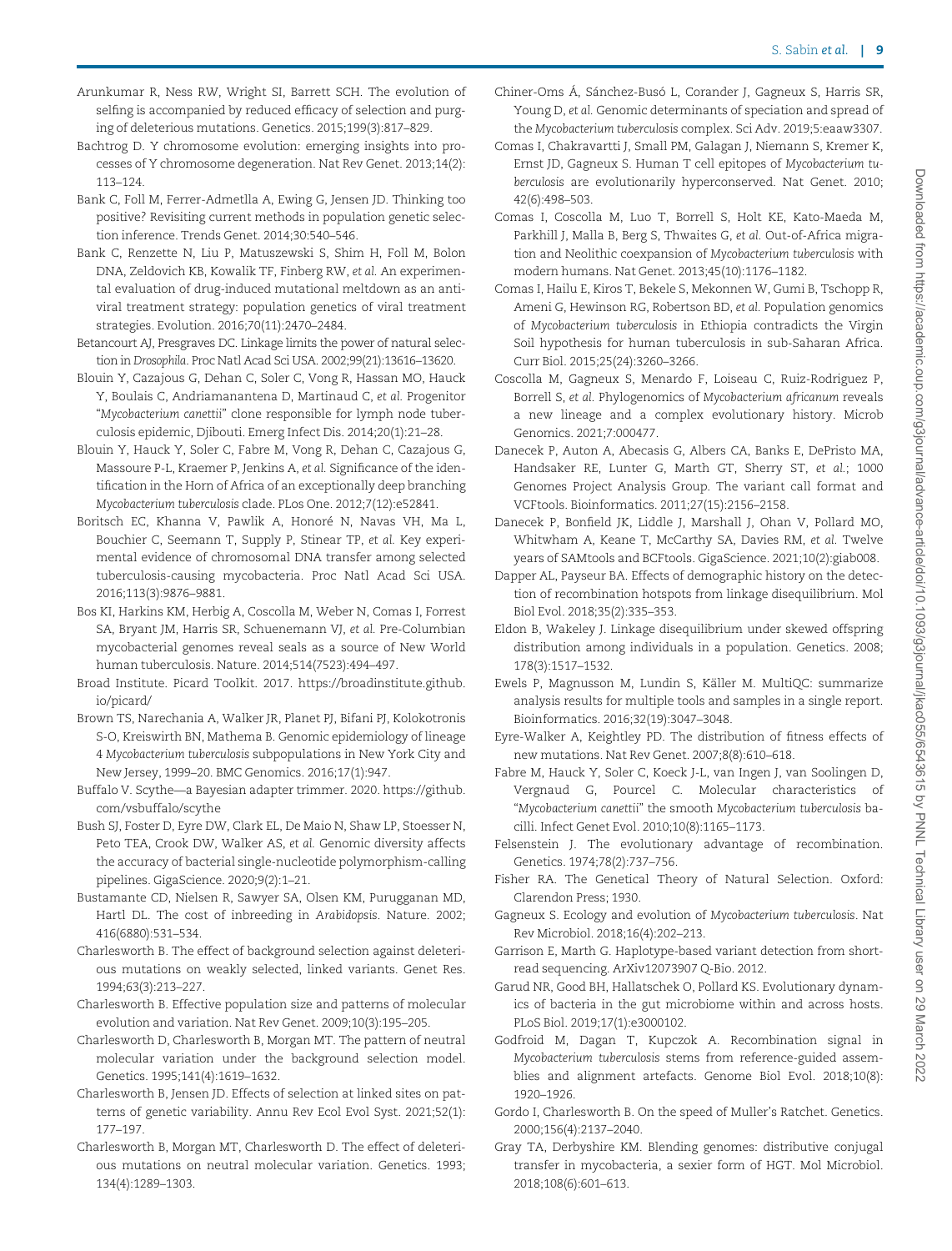- <span id="page-9-0"></span>Gutierrez MC, Brisse S, Brosch R, Fabre M, Omaïs B, Marmiesse M, Supply P, Vincent V. Ancient origin and gene mosaicism of the progenitor of Mycobacterium tuberculosis. PLoS Pathog. 2005; 1(1):e5.
- Haddrill PR, Halligan DL, Tomaras D, Charlesworth B. Reduced efficacy of selection in regions of the Drosophila genome that lack crossing over. Genome Biol. 2007;8(2):R18.
- Haigh J. The accumulation of deleterious genes in a population Muller's Ratchet. Theor Popul Biol. 1978;14(2):251–267.
- Haller BC, Messer PW. SLiM 3: forward genetic simulations beyond the Wright–Fisher model. Mol Biol Evol. 2019;36(3):632–637.
- Hill WG, Robertson A. The effect of linkage on limits to artificial selection. Genet Res. 1966;8(3):269–294.
- Houben RMGJ, Dodd PJ. The global burden of latent tuberculosis infection: a re-estimation using mathematical modelling. PLos Med. 2016;13(10):e1002152.
- Irwin KK, Laurent S, Matuszewski S, Vuilleumier S, Ormond L, Shim H, Bank C, Jensen JD. On the importance of skewed offspring distributions and background selection in virus population genetics. Heredity (Edinb). 2016;117(6):393–399.
- Jensen JD. Studying population genetic processes in viruses: from drug-resistance evolution to patient infection dynamics. In: DH Bamford, M Zuckerman, editors. Encyclopedia of Virology. Vol. 5. Oxford, UK: Oxford Academic Press; 2021. p. 227–232.
- Jensen JD, Lynch M. Considering mutational meltdown as a potential SARS-CoV-2 treatment strategy. Heredity (Edinb). 2020;124(5): 619–620.
- Johri P, Aquadro CF, Beaumont M, Charlesworth B, Excoffier L, Eyre-Walker A, Keightley PD, Lynch M, McVean G, Payseur BA, et al. Statistical inference in population genomics. 2022. [https://](https://www.biorxiv.org/content/10.1101/2021.10.27.466171v1) [www.biorxiv.org/content/10.1101/2021.10.27.466171v1](https://www.biorxiv.org/content/10.1101/2021.10.27.466171v1)
- Johri P, Charlesworth B, Jensen JD. Towards an evolutionarily appropriate null model: jointly inferring demography and purifying selection. Genetics. 2020;215(1):173–192.
- Joshi N, Fass J. Sickle: a windowed adaptive trimming tool for FAST Q files using quality. 2011.<https://github.com/najoshi/sickle>
- Koboldt DC, Zhang Q, Larson DE, Shen D, McLellan MD, Lin L, Miller CA, Mardis ER, Ding L, Wilson RK, et al. VarScan 2: somatic mutation and copy number alteration discovery in cancer by exome sequencing. Genome Res. 2012;22(3):568–576.
- Koeck J-L, Fabre M, Simon F, Daffé M, Garnotel É, Matan AB, Gérôme P, Bernatas J-J, Buisson Y, Pourcel C, et al. Clinical characteristics of the smooth tubercle bacilli "Mycobacterium canettii" infection suggest the existence of an environmental reservoir. Clin Microbiol Infect. 2011;17(7):1013–1019.
- Li H, Durbin R. Fast and accurate short read alignment with Burrows-Wheeler transform. Bioinformatics. 2009;25(14): 1754–1760.
- Li H, Handsaker B, Wysoker A, Fennell T, Ruan J, Homer N, Marth G, Abecasis G, Durbin R; 1000 Genome Project Data Processing Subgroup. The Sequence Alignment/Map format and SAMtools. Bioinformatics. 2009;25(16):2078–2079.
- Lieberman TD, Wilson D, Misra R, Xiong LL, Moodley P, Cohen T, Kishony R. Genomic diversity in autopsy samples reveals withinhost dissemination of HIV-associated Mycobacterium tuberculosis. Nat Med. 2016;22(12):1470–1474.
- Liu X, Gutacker MM, Musser JM, Fu Y-X. Evidence for recombination in Mycobacterium tuberculosis. J Bacteriol. 2006;188(23):8169–8177.
- Lynch M, Bürger R, Butcher D, Gabriel W. The mutational meltdown in asexual populations. J Hered. 1993;84(5):339–344.
- Lynch M, Gabriel W. Mutational load and the survival of small populations. Evolution. 1990;44(7):1725–1737.
- Madacki J, Orgeur M, Mas Fiol G, Frigui W, Ma L, Brosch R. ESX-1-independent horizontal gene transfer by Mycobacterium tuberculosis complex strains. mBio. 2021;12(3):e00965-21.
- Matuszewski S, Hildebrandt ME, Achaz G, Jensen JD. Coalescent processes with skewed offspring distributions and nonequilibrium demography. Genetics. 2018;208(1):323–338.
- Matuszewski S, Ormond L, Bank C, Jensen JD. Two sides of the same coin: a population genetics perspective on lethal mutagenesis and mutational meltdown. Virus Evol. 2017;3(1):vex004.
- Maynard Smith J, Haigh J. The hitch-hiking effect of a favourable gene. Genet Res. 1974;23:13.
- McVean G, Awadalla P, Fearnhead P. A coalescent-based method for detecting and estimating recombination from gene sequences. Genetics. 2002;160(3):1231–1241.
- Morales-Arce AY, Harris RB, Stone AC, Jensen JD. Evaluating the contributions of purifying selection and progeny-skew in dictating within-host Mycobacterium tuberculosis evolution. Evolution. 2020; 74(5):992–1001.
- Morales-Arce AY, Sabin SJ, St, one AC, Jensen JD. The population genomics of within-host Mycobacterium tuberculosis. Heredity (Edinb). 2021;126(1):1–9.
- Mortimer TD, Pepperell CS. Genomic signatures of distributive conjugal transfer among Mycobacteria. Genome Biol Evol. 2014;6(9): 2489–2500.
- Muller HJ. Some genetic aspects of sex. Am Nat. 1932;66(703): 118–138.
- Muller HJ. The relation of recombination to mutational advance. Mutat Res Mol Mech Mutagen. 1964;1(1):2–9.
- Namouchi A, Didelot X, Schöck U, Gicquel B, Rocha EPC. After the bottleneck: genome-wide diversification of the Mycobacterium tuberculosis complex by mutation, recombination, and natural selection. Genome Res. 2012;22(4):721–734.
- Ngabonziza JCS, Loiseau C, Marceau M, Jouet A, Menardo F, Tzfadia O, Antoine R, Niyigena EB, Mulders W, Fissette K, et al. A sister lineage of the Mycobacterium tuberculosis complex discovered in the African Great Lakes region. Nat Commun. 2020;11(1):2917.
- Okonechnikov K, Conesa A, García-Alcalde F. Qualimap 2: advanced multi-sample quality control for high-throughput sequencing data. Bioinformatics. 2016;32(2):292–294.
- Orgeur M, Frigui W, Pawlik A, Clark S, Williams A, Ates LS, Ma L, Bouchier C, Parkhill J, Brodin P, et al. Pathogenomic analyses of Mycobacterium microti, an ESX-1-deleted member of the Mycobacterium tuberculosis complex causing disease in various hosts. Microb Genomics. 2021;7:000505.
- Ormond L, Liu P, Matuszewski S, Renzette N, Bank C, Zeldovich K, Bolon DN, Kowalik TF, Finberg RW, Jensen JD, et al. The combined effect of Oseltamivir and Favipiravir on influenza A virus evolution. Genome Biol Evol. 2017;9(7):1913–1924.
- Pénisson S, Singh T, Sniegowski P, Gerrish P. Dynamics and fate of beneficial mutations under lineage contamination by linked deleterious mutations. Genetics. 2017;205(3):1305–1318.
- Pepperell CS, Casto AM, Kitchen A, Granka JM, Cornejo OE, Holmes EC, Birren B, Galagan J, Feldman MW. The role of selection in shaping diversity of natural M. tuberculosis populations. PLos Pathog. 2013;9(8):e1003543.
- Pepperell C, Hoeppner VH, Lipatov M, Wobeser W, Schoolnik GK, Feldman MW. Bacterial genetic signatures of human social phenomena among M. tuberculosis from an Aboriginal Canadian population. Mol Biol Evol. 2010;27(2):427–440.
- Pfeifer SP. From next-generation resequencing reads to a highquality variant data set. Heredity (Edinb). 2017;118(2):111–124.
- Renzette N, Pfeifer SP, Matuszewski S, Kowalik TF, Jensen JD. On the analysis of intrahost and interhost viral populations: human